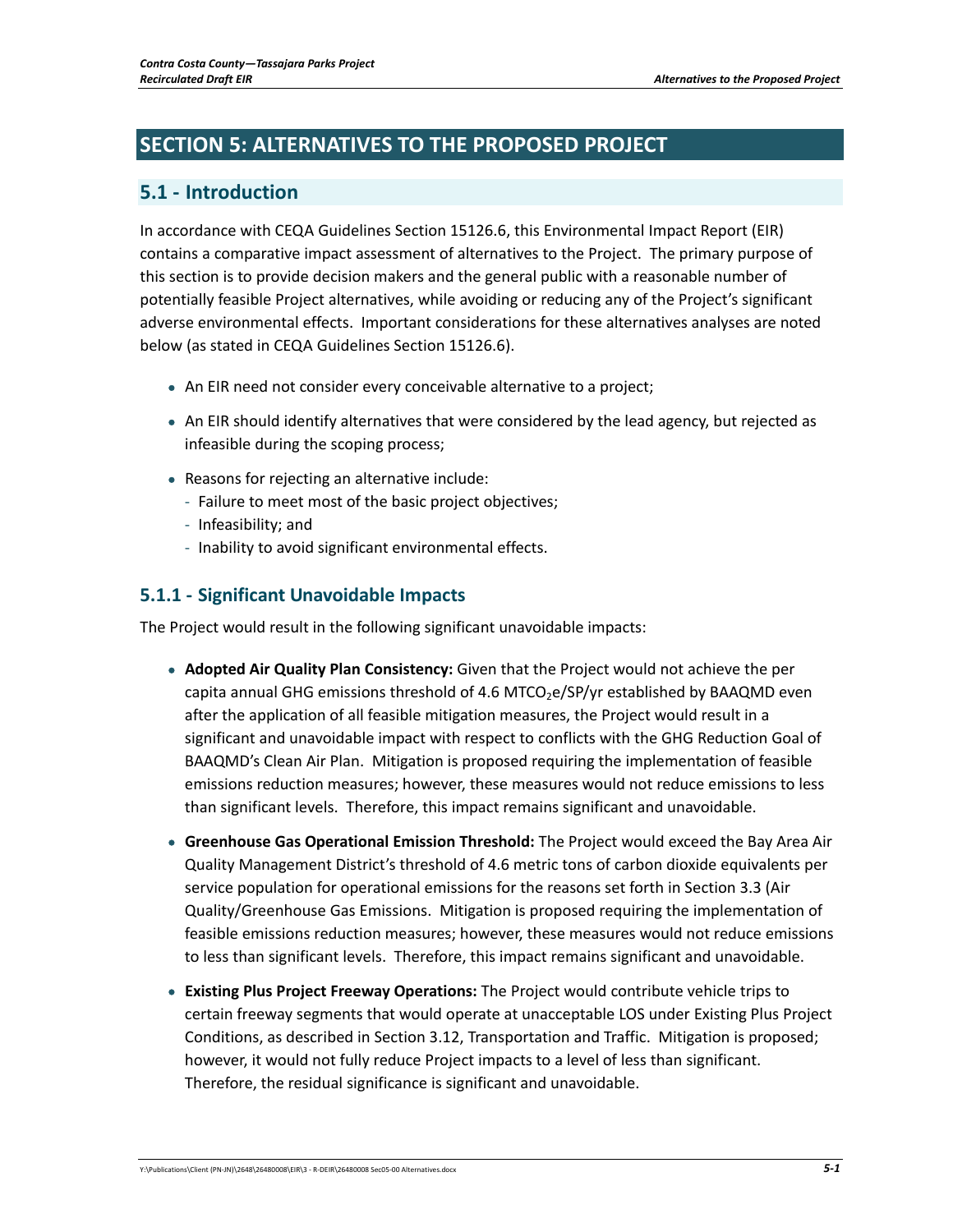- **Near‐Term Plus Project Freeway Operations:** The Project would contribute vehicle trips to certain freeway segments and one intersection that would operate at unacceptable LOS under Near-Term Plus Project Conditions, as described in Section 3.12, Transportation and Traffic. Mitigation is proposed; however, it would not fully reduce Project impacts to a level of less than significant. Therefore, the residual significance is significant and unavoidable.
- **Cumulative Plus Project Freeway Operations:** The Project would contribute vehicle trips to certain freeway segments and intersections that would operate at unacceptable levels under Cumulative Plus Project Conditions, as described in Section 3.12, Transportation and Traffic. Mitigation is proposed; however, it would not fully reduce Project impacts to a level of less than significant. Therefore, the residual significance is significant and unavoidable.
- **Congestion Management Plan:** The Project would contribute vehicle trips to certain Congestion Management Plan facilities that would operate at unacceptable levels, as described in Section 3.12, Transportation and Traffic. Mitigation is proposed; however, it would not fully reduce Project impacts to a level of less than significant. Therefore, the residual significance is significant and unavoidable.

### **5.1.2 ‐ Alternatives to the Proposed Project**

The two alternatives to the Project analyzed in this section are as follows:

- **No Project Alternative:** Under this alternative, the Project would not be implemented. The 125 residential units would not be constructed, and an Urban Limit Line (ULL) adjustment, rezoning, or General Plan amendment would not be implemented. Land would not be offered to the East Bay Regional Park District (EBRPD) or San Ramon Valley Fire Protection District (SRVFPD), and no acreage would be permanently protected for park, recreation, open space, agricultural, scenic, wetlands, and habitat mitigation uses. The Project Site would stay in its existing condition and under existing uses for the foreseeable future. This alternative would not meet any of the Project objectives.
- **Reduced Intensity Alternative:** Under this alternative, only the southwestern portion of the Residential Development Area would be developed with a total of 65 units and associated improvements.<sup>1</sup> Non-urban infrastructure (water detention basin, grading, etc.) located adjacent, but outside of the Residential Development Area would be similarly downsized. The Preservation Area on the remainder of the Northern Site only would be constructed (consisting of staging areas and trail heads) and permanently preserved for parks, recreation, open space, agriculture(i.e., grazing), scenic, and wetlands preservation similar to the Project. In addition, similar to the Project, this Alternative would provide the circulation and parking improvements on the adjacent elementary school. However, while the Potential Future Fire District Parcel would still be contingently offered to SRVFPD, no land on the Southern Site would be transferred to EBRPD for permanent protection and preservation for park, recreational, open space, and other non-urban uses. Similar to the Project, this alternative would also require a ULL adjustment, rezoning, and General Plan Amendment. This alternative would not meet the majority of the Project objectives, since it would not efficiently

 <sup>1</sup> The Reduced Intensity Alternative's 65 unit size was chosen to reduce impacts related to greenhouse gas emissions.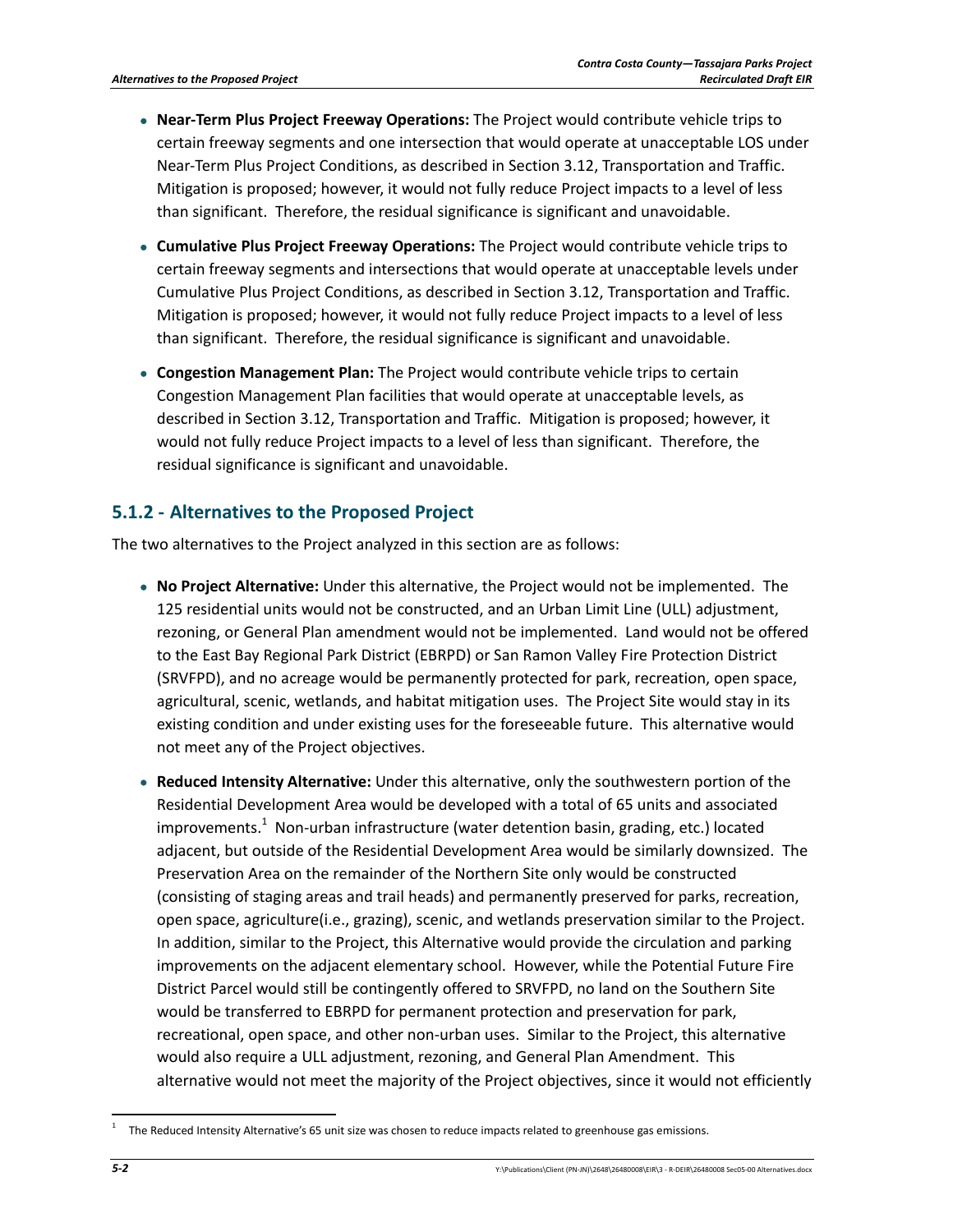utilize the entire 30‐acre development envelope; it would not permanently protect agriculture, open space, wetlands, and other non‐urban characteristics on the Southern Site; it would not create a "green wall" to enhance the ULL's fundamental purpose; and it would not preserve opportunities for ongoing agriculture uses on the Southern Site.

### **5.2 ‐ Project Objectives**

As stated in Section 2, Project Description, the objectives of the Project are to:

- Serve as a buffer and transition zone between existing urban and non-urban uses.
- Strengthen the ULL's fundamental purpose by establishing a "green wall" of permanent physical and legal constraints to additional development in the Tassajara Valley.
- Permanently protect and preserve agricultural, open space, scenic wetlands, and other nonurban characteristics of the vast majority of the Project Site.
- Provide substantial and contiguous amounts of publicly accessible open space that would be protected and preserved in perpetuity for park, recreational, open space, scenic, agriculture, grazing, wetland preservation and creation, and habitat mitigation purposes.
- Preserve opportunities for ongoing agricultural uses (i.e., grazing) on the Southern Site.
- Contribute to the supply of high-quality housing in the County that is close to existing transportation corridors and utility infrastructure, and that is compatible with existing adjacent land uses.
- Efficiently utilize the compact 30‐acre development envelope (rather than traditional "ranchettes"), while ensuring consistency with surrounding residential uses and taking into account the topographical constraints of the Project Site.
- Minimize grading, as feasible, by developing all residential uses on the least topographically constrained portions of the Project Site.
- Provide circulation and parking improvements to Tassajara Hills Elementary School to help remedy existing deficiencies and to enhance ease of use and safety of drop off and pick up of students.

### **5.3 ‐ No Project Alternative**

CEQA Guidelines Section 15126.6(e) requires EIRs to evaluate a "No Project Alternative," which is defined as the "circumstance under which the project does not proceed." Because the Project Site has never supported urban development and is not currently entitled in a manner that would allow another use to be pursued in the event the Project does not advance, the No Project Alternative consists of the Project Site remaining undeveloped for the foreseeable future.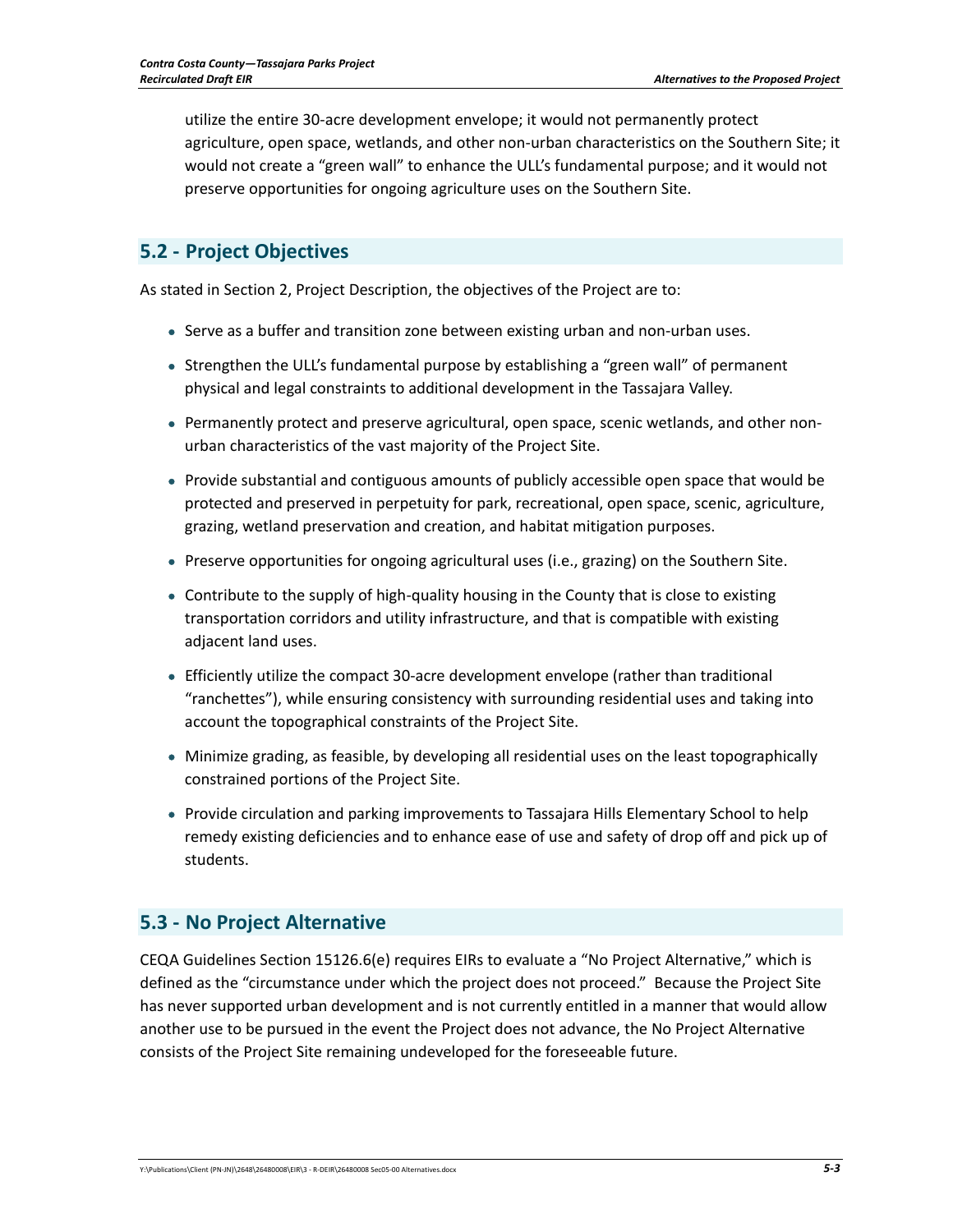#### **5.3.1 ‐ Impact Analysis**

Under the No Project Alternative, the Project would not advance and the Project Site would remain undeveloped for the foreseeable future. Accordingly, this alternative would avoid all of the Project's significant impacts (including significant and unavoidable impacts), as well as the need to implement any mitigation measures.

### **5.3.2 ‐ Conclusion**

The No Project Alternative would avoid the Project's significant and unavoidable impacts and would have fewer impacts on all environmental topical areas. However, this alternative would not advance any of the Project objectives.

### **5.4 ‐ Reduced Intensity Alternative**

The Reduced Intensity Alternative would result in 65 single‐family homes with accompanying infrastructure, and preservation area on the Northern Site only, adjustment of the ULL, rezoning, and General Plan Amendment.

### **5.4.1 ‐ Impact Analysis**

#### **Aesthetics, Light, and Glare**

This alternative would consist of developing 65 single‐family homes on the Northern Site, which represents a reduction of 60 single‐family homes (or 48 percent) relative to the Project. The residential structures would employ similar architecture and design elements and would be located within the southwest portion of the Residential Development Area, thereby resulting in a similar, albeit somewhat reduced, change in existing visual character. A reduced amount of exterior lighting and glare would occur, but similar to the Project, this alternative would be required to abide by County Ordinance Code 76‐4.612 to avoid light trespass onto adjoining properties and impacts to nighttime lighting and thus would be less than significant in any event. Areas outside of the reduced Residential Development Area on the Northern Site would remain undeveloped. Similar to the Project, the Reduced Density Alternative would result in less than significant aesthetic impacts. This alternative would have fewer overall impacts, in some respects, on aesthetics, light, and glare than the Project, due to the reduction in residential units and the reduction of developed area. However, the benefits associated with the preservation of the Southern Preservation Area from an aesthetic perspective (as a result of the permanent protection of these lands for park, recreation, open space, scenic, and other non‐urban uses) would not occur under this Alternative.

#### **Agricultural Resources**

Similar to the Project, this alternative would not be located on Prime Farmland, Unique Farmland, Farmland of Statewide Importance, or Williamson Act-contracted lands. Because of the reduced development footprint of this alternative, the potential preservation of existing lands on the Northern Site for future agricultural use would be slightly greater than that of the Project. As such, this alternative would have fewer impacts on agricultural resources than the Project, which are due to the reduction in residential units and the reduction of developed area. However, under both the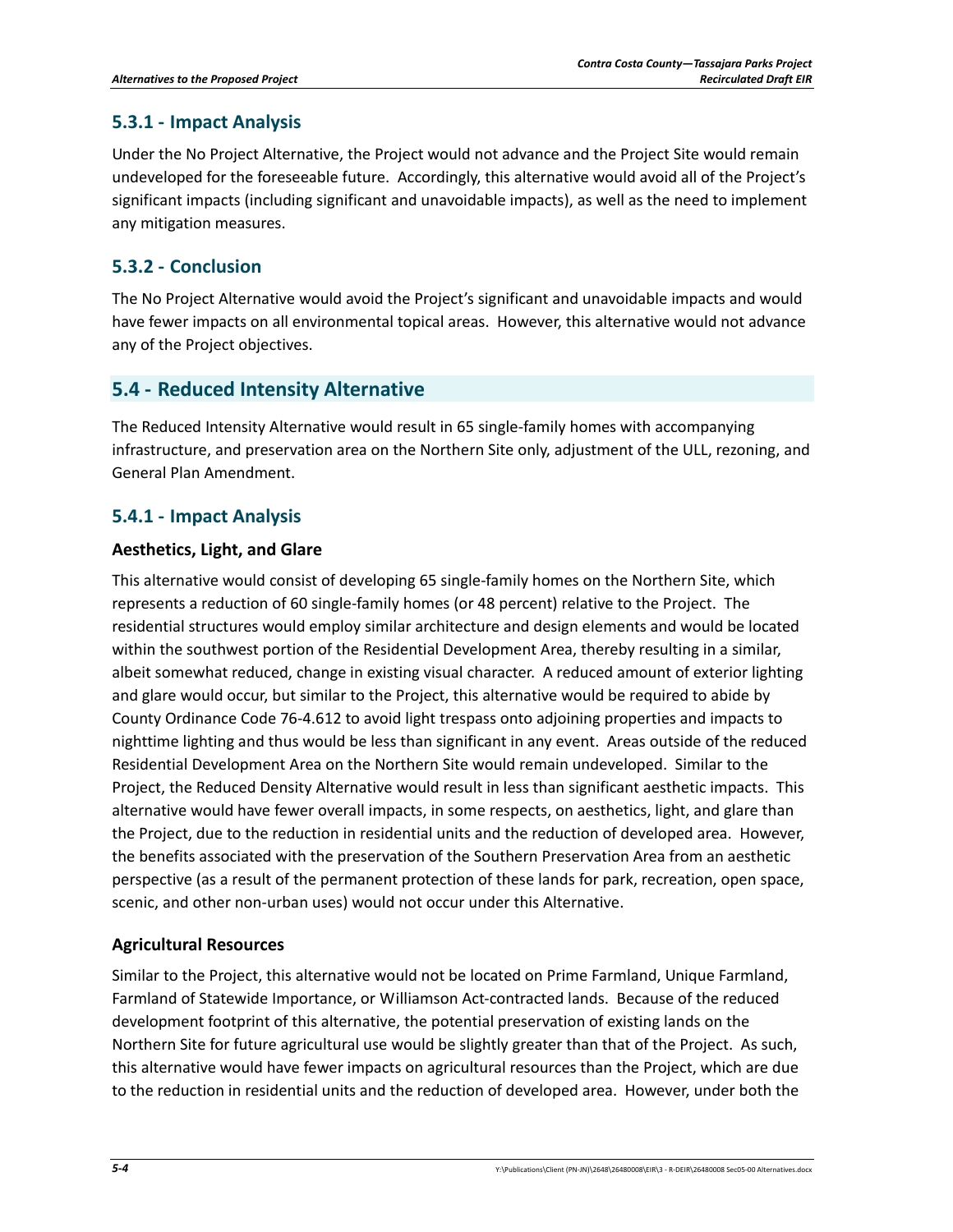Project and this Alternative, impacts to agricultural resources would be less than significant since neither scenario would result in the conversion of Important Farmlands.

#### **Air Quality/Greenhouse Gas Emissions**

This alternative would develop 60 fewer residential units than the Project, and therefore would result in fewer construction emissions. Although the Project's construction emissions impacts can be mitigated to a level of less than significant, the reduction in emissions under this alternative would be more than the Project. This Alternative would generate 730 fewer daily vehicle trips than the Project and therefore would reduce operational emissions of criteria pollutants, toxic air contaminants, and greenhouse gas emissions. The substantial reduction in daily trip generation would lessen the severity of the Project's air quality and greenhouse gas emissions impacts, and because this alternative's emissions would be below the 1,100 MTCO<sub>2</sub>e BAAQMD threshold, it would avoid the significant unavoidable impacts related to operational greenhouse gas emissions and air quality impacts (as a result of inconsistency with the Clean Air Plan) that would occur under the Project. Therefore, this alternative would result in fewer air quality/greenhouse gas emissions than the Project.

#### **Biological Resources**

This alternative would result in reduced ground‐disturbing activities as a result of the reduction in residential development. While impacts to protected wetlands and on‐site special status species would still occur and require mitigation, the level of impact would be reduced as a function of the reduced development footprint. Wetlands impacted would likely be those designated as W5 and a portion of W1, as shown on Exhibit 3.4‐8 of this EIR. Total impacted wetland area would be approximately 3,183 square feet instead of the Project's impact to approximately 16,593 square feet. Overall ground disturbance would be reduced because the retention basin and landslide grading areas would be redesigned as necessary for the reduced residential area. Therefore, while impacts under both the Project and this alternative would be less than significant with mitigation, this alternative would have slightly fewer biological resources impacts than the Project, due to the reduction in residential units and the reduction of developed area.

#### **Cultural Resources**

This alternative would result in reduced ground‐disturbing activities; however, mitigation regarding construction monitoring for historical, archeological, paleontological resources, and burial sites would still be required, similar to the Project. Overall, this alternative would have the potential to result in fewer potential impacts on previously undiscovered cultural resources than the Project, due to the reduction in ground‐disturbing activities, although impacts would be less than significant with the incorporation of mitigation under both scenarios.

### **Geology, Soils, and Seismicity**

This alternative would result in reduced ground‐disturbing activities and exposure of residents to groundshaking due to the reduction in residential development. While impacts related to groundshaking, liquefaction, landslides, unstable soils, and expansive soils would have the potential to be reduced in the sense that fewer residents would occupy the Project and be exposed to such risks, the same general impacts would occur under both scenarios; thus, mitigation similar to the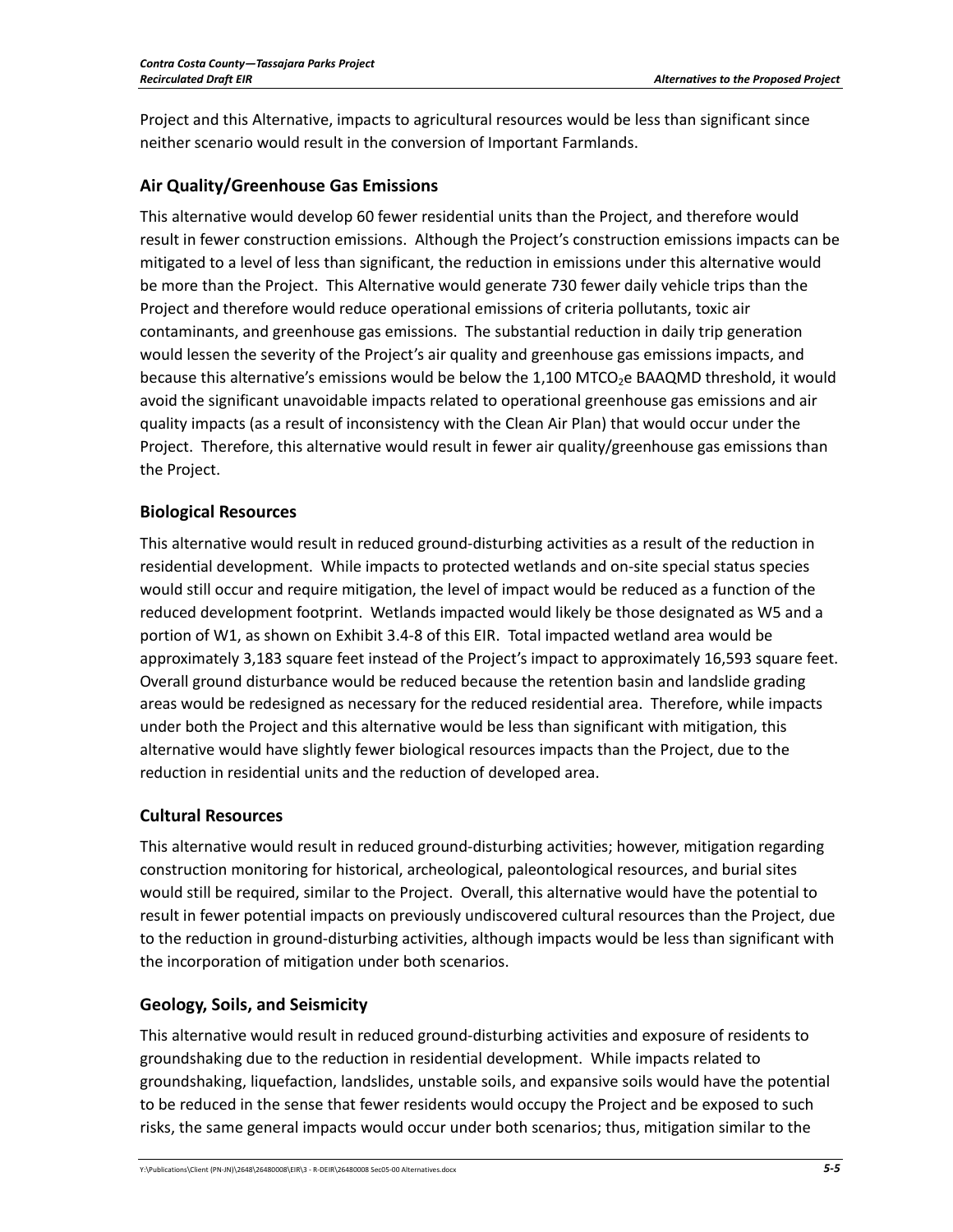Project would still be required. Overall, this alternative would have slightly fewer geology, soils, and seismicity impacts than the Project, due to the reduction in residential units and the reduction of developed area, although impacts would be less than significant with the incorporation of mitigation under both scenarios.

#### **Hazards and Hazardous Materials**

As with the Project, this alternative would not create a significant hazard to the public or environment, emit hazardous emissions, or be located on a site containing hazardous materials. Similar to the Project, this alternative would require the implementation of mitigation requiring the abatement of on‐site asbestos or lead containing materials should permanent structures near the Future Equestrian Staging Area be altered or removed. Therefore, this alternative would have hazards and hazardous materials impacts similar to the Project; impacts would be less than significant with the incorporation of mitigation under both scenarios.

#### **Hydrology and Water Quality**

Under this alternative, development activities would require mitigation similar to the Project for water quality impacts during construction, although the overall impacts to water quality would be reduced as a result of the reduction in ground‐disturbance and residential development. Therefore, this alternative would have fewer hydrology and water quality impacts than the Project; however, impacts would be less than significant with the incorporation of mitigation under both scenarios.

#### **Land Use, Population, and Housing**

This alternative would require the same entitlements as the Project (including the ULL amendment), albeit for a smaller development area. The uses developed under this alternative would have physical characteristics and end uses similar to the Project, and therefore would yield a similar conclusion of consistency with the General Plan and Zoning Code. Similar to the Project, this alternative would not conflict with regional growth projections or result in substantial population growth. Therefore, this alternative would have land use impacts similar to the Project; impacts would be less than significant under both scenarios.

#### **Noise**

The residential buildout potential of this alternative would be less than the Project, and therefore, construction noise impacts would be marginally less severe because of reduced construction duration and extent. Similar to the Project, mitigation would be required to ensure such impacts are less than significant. This alternative would generate 730 fewer daily vehicle trips than the Project and would therefore result in reduced traffic noise. However, similar to the Project, mitigation would still be needed to reduce on‐site traffic noise impacts from Camino Tassajara. Similar to the Project, this alternative would not result in significant vibration or ambient noise level increases, although the overall construction vibration and ambient noise increase would be somewhat less than that of the Project. Overall, this alternative would have fewer noise impacts than the Project, although impacts would be less than significant with the incorporation of mitigation under both scenarios.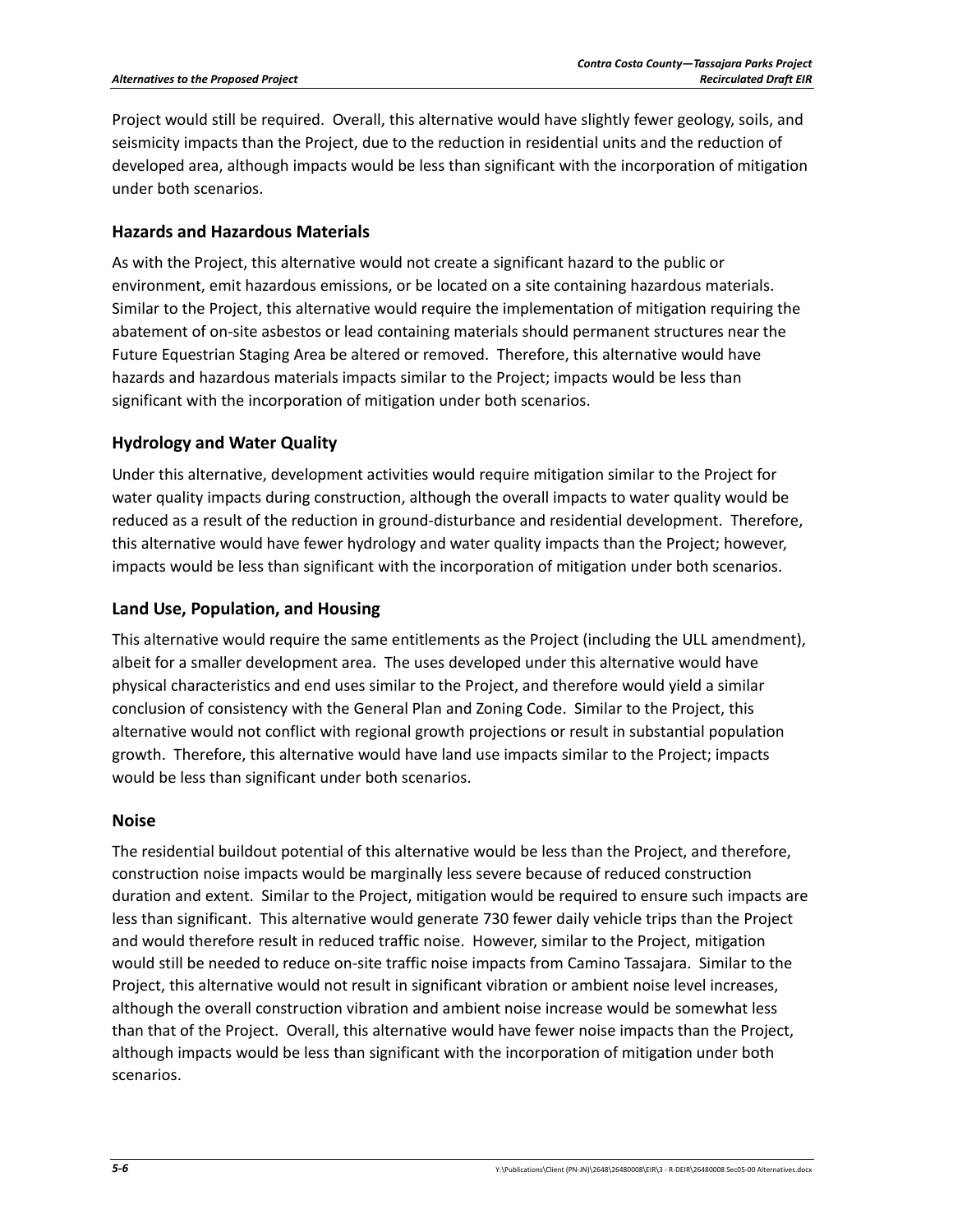#### **Public Services and Recreation**

Under this alternative, end uses would be similar to the Project, albeit with a reduced on‐site population and corresponding reduction in need for public services and recreation facilities. From a public services perspective, this alternative would result in reduced demand for fire protection, police protection, library services, park and recreational facilities, and school facilities, due to the reduced on‐site population. Therefore, this alternative would have fewer public services and recreation impacts than the Project, although impacts would be less than significant under both scenarios. This Alternative would not result in the park and recreational opportunities that are proposed by the Project, since the land dedication of the Southern Preservation Area to EBRPD would not occur.

#### **Transportation**

This alternative would result in the development of 60 fewer residential units than the Project. As a result, this alternative would result in a reduction in residential daily trips, 730 fewer than the Project (refer to Table 5‐1). As such, this alternative would result in 902 daily trips (inclusive of the Staging Area's 110 daily trips), whereas the Project would result in 1,632 trips. The substantial reduction in peak-hour trips would avoid or lessen the severity of significant impacts at several study intersections. However, similar to the Project, this alternative would contribute to freeway segments already operating at unacceptable LOS and therefore would result in similar significant and unavoidable impacts. Overall, this alternative would have fewer transportation impacts than the Project, due to the reduction in vehicle trips, although significant and unavoidable impacts would occur under both scenarios.

|                                       | <b>Unit</b>                       | <b>Residential Trip Generation</b> |                |                |  |  |
|---------------------------------------|-----------------------------------|------------------------------------|----------------|----------------|--|--|
| <b>Alternative</b>                    | (Residences or Parking<br>Spaces) | <b>Daily</b>                       | <b>AM Peak</b> | <b>PM Peak</b> |  |  |
| Project                               |                                   |                                    |                |                |  |  |
| Residential                           | 125(R)                            | 1,522                              | 175            | 128            |  |  |
| Pedestrian Staging Area               | $30(PS)^*$                        | 60                                 | 4              | 8              |  |  |
| <b>Future Equestrian Staging Area</b> | $25(PS)^*$                        | 50                                 | 25             | 25             |  |  |
| Total                                 |                                   | 1,632                              | 204            | 161            |  |  |
| <b>Reduced Intensity Alternative</b>  |                                   |                                    |                |                |  |  |
| Residential                           | 65(R)                             | 792                                | 91             | 67             |  |  |
| Pedestrian Staging Area               | 30 (PS)*                          | 60                                 | 4              | 8              |  |  |
| <b>Finely Road Staging Area</b>       | 25 (PS)*                          | 50                                 | 25             | 25             |  |  |
| Total                                 |                                   | 902                                | 120            | 100            |  |  |
| <b>Difference</b>                     |                                   | (730)                              | (84)           | (61)           |  |  |

#### **Table 5‐1: Reduced Density Alternative Residential Trip Generation**

Notes:

Trip generation rates are based on those used in the Traffic Impact Study.<br>\* Parking spaces at the Staging Areas are conservatively overstated consistent with the Traffic Impact Study. Source: FCS 2015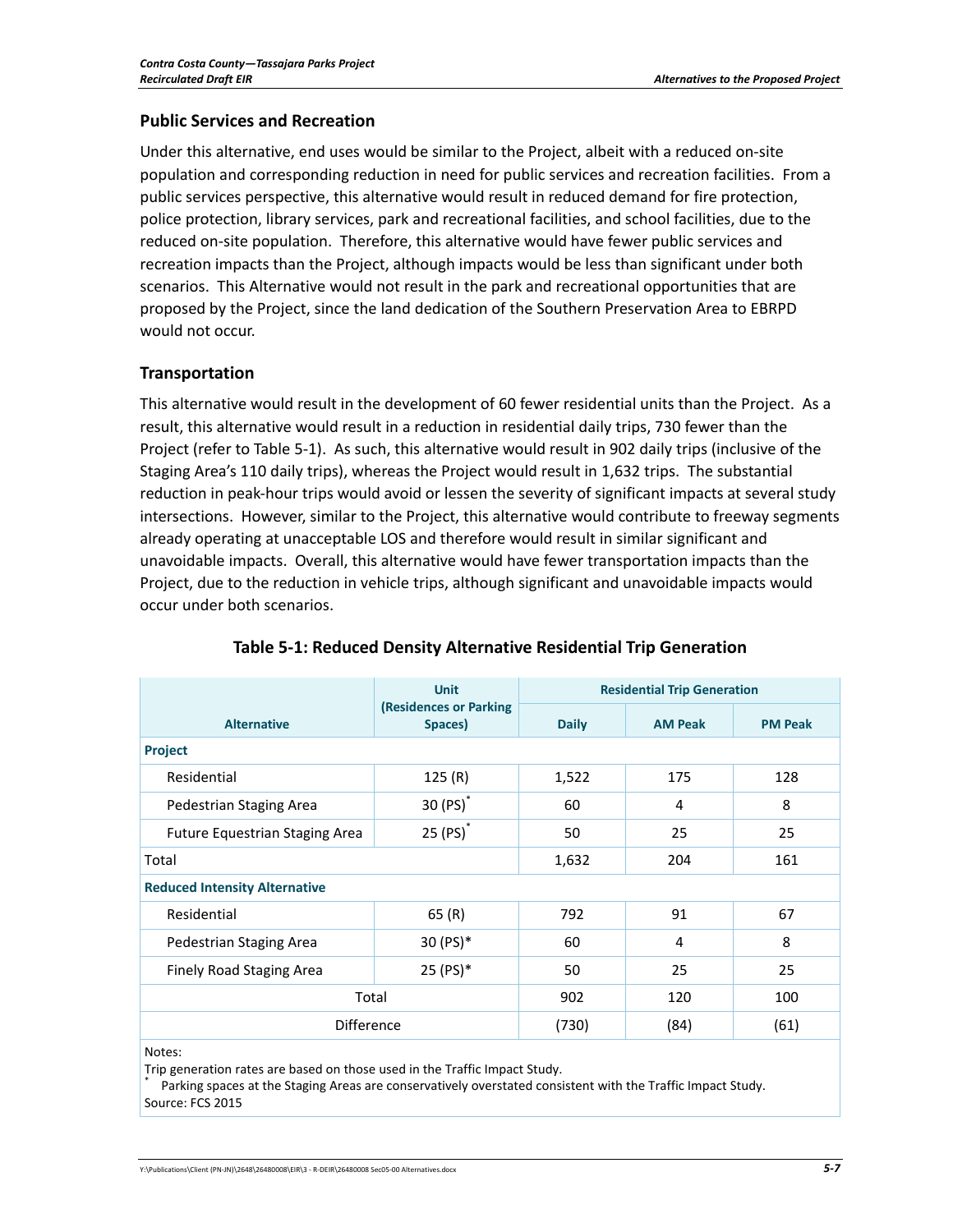#### **Utilities and Service Systems**

Under this alternative, end uses would be similar to the Project, albeit with a reduced on‐site population and corresponding reduction in the need for utility services. Similar to the Project, this alternative's residential uses would be served by, and subject to, East Bay Municipal Utility District and Central Contra Costa Sanitary District standards and regulations. This alternative would result in reduced demand for water and energy, and reduced generation of wastewater and solid waste in proportion to the reduction in on‐site residences. Therefore, this alternative would have fewer utility and service system impacts than the Project, although impacts would be less than significant with the incorporation of mitigation under both scenarios.

### **5.4.2 ‐ Conclusion**

The Reduced Intensity Alternative would avoid the Project's significant unavoidable impacts related to operational greenhouse gas emissions, but would still result in significant unavoidable impacts related to freeway segments. This alternative would reduce the intensity of aesthetic, agricultural, air quality, greenhouse gas, biologic, cultural, geologic, hydrologic, noise, public services and recreation, transportation, and utility-related impacts to a certain extent, although under both this Alternative and the Project, the identified impacts would be less than significant with the incorporation of mitigation. This alternative would meet some of the Project objectives to a certain degree, but it would not efficiently use the 30‐acre development envelope; it would not enhance the ULL's fundamental purpose by creating a "green wall"; it would not permanently protect agriculture, open space, wetlands, and other non‐urban characteristics on the Southern Site; and it would not preserve opportunities for ongoing agriculture uses on the Southern Site.

### **5.5 ‐ Environmentally Superior Alternative**

The qualitative environmental effects of each alternative in relation to the Project are summarized in Table 5‐2.

| <b>Environmental Topic Area</b>      | <b>No Project Alternative</b> | <b>Reduced Intensity Alternative</b> |
|--------------------------------------|-------------------------------|--------------------------------------|
| Aesthetics, Light, and Glare         | Less impact                   | Less impact                          |
| <b>Agricultural Resources</b>        | Less impact                   | Less impact                          |
| Air Quality/Greenhouse Gas Emissions | Less impact                   | Less impact                          |
| <b>Biological Resources</b>          | Less impact                   | Less impact                          |
| <b>Cultural Resources</b>            | Less impact                   | Less impact                          |
| Geology, Soils, and Seismicity       | Less impact                   | Less impact                          |
| Hazards and Hazardous Materials      | Less impact                   | Similar                              |
| <b>Hydrology and Water Quality</b>   | Less impact                   | Less impact                          |
| Land Use, Population, and Housing    | Less impact                   | Similar                              |
| <b>Noise</b>                         | Less impact                   | Less impact                          |

#### **Table 5‐2: Summary of Alternatives**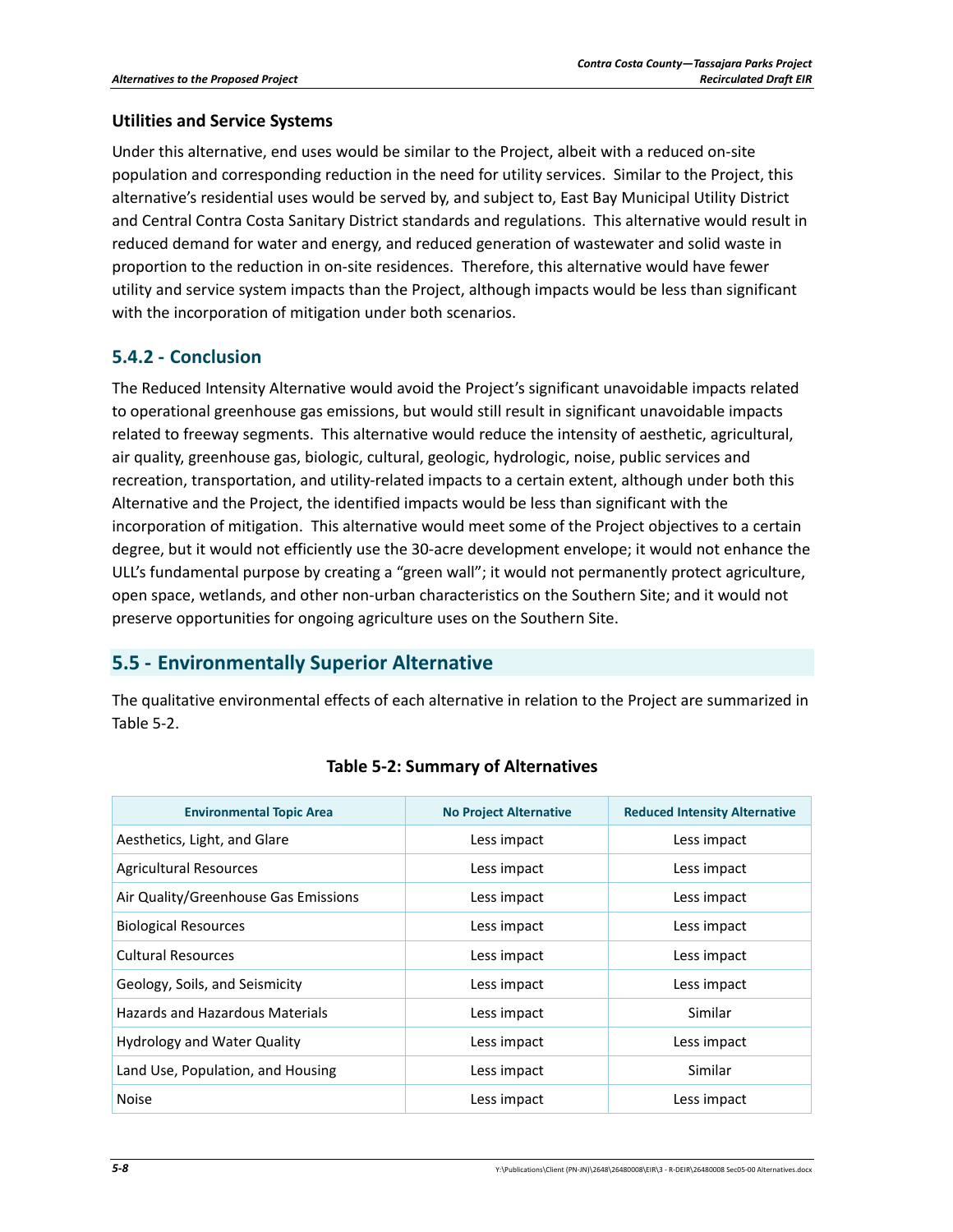| <b>Environmental Topic Area</b>       | <b>No Project Alternative</b> | <b>Reduced Intensity Alternative</b> |
|---------------------------------------|-------------------------------|--------------------------------------|
| <b>Public Services and Recreation</b> | Less impact                   | Less impact                          |
| Transportation                        | Less impact                   | Less impact                          |
| Utility and Service Systems           | Less impact                   | Less impact                          |
| Source: FirstCarbon Solutions, 2013.  |                               |                                      |

### **Table 5‐2 (cont.): Summary of Alternatives**

As shown in Table 5‐1, both the No Project Alternative would result in fewer impacts in all environmental topic areas. The No Project Alternative would result the greatest reduction in impacts, as this alternative would leave the Project Site undeveloped for the foreseeable future, thereby avoiding all of the Project's significant impacts (including significant and unavoidable impacts), as well as the need to implement any mitigation measures. Therefore, the No Project Alternative is identified as the environmentally superior alternative.

CEQA Guidelines Section 15126(e)(2) requires an EIR to identify an environmentally superior alternative. If the No Project Alternative is the environmentally superior alternative, the EIR must also identify an environmentally superior alternative from among the other alternatives. As such, the remaining Reduced Intensity Alternative—which would reduce impacts in all environmental topic areas with the exception of hazards and land use, and which would eliminate the significant and unavoidable impact related to operational greenhouse gas emissions—would be the environmentally superior alternative.

## **5.6 ‐ Alternatives Rejected From Further Consideration**

The following alternatives were initially considered, but rejected from further consideration for the reasons described below.

### **5.6.1 ‐ Modified Development Footprint**

Under this alternative, six residential lots in the northeastern corner of the Residential Development Area on the Northern Site would not be developed, and would instead become a part of the Northern Preservation Area. The Non‐Urban Development Area, trail, and trail heads would be constructed as would occur under the Project. Similar to the Project, this alternative would require a ULL adjustment, rezoning, and General Plan amendment.

The Modified Development Footprint would avoid approximately 4,312 square feet of a wetland feature, resulting in an approximately 27 percent reduction in wetland feature impacts compared with the Project. However, because of this avoidance, the creation of high‐quality wetlands at a minimum 2:1 ratio would not occur under this Alternative to the same extent. The reduction in total housing units (from 125 to 119) would also result in small decreases in air quality and greenhouse gas emissions, required public service and utility needs, and total grading area. This alternative would meet all of the Project objectives, although to a somewhat lesser extent than the Project since it would develop six fewer residential lots. Furthermore, under both this Alternative and the Project,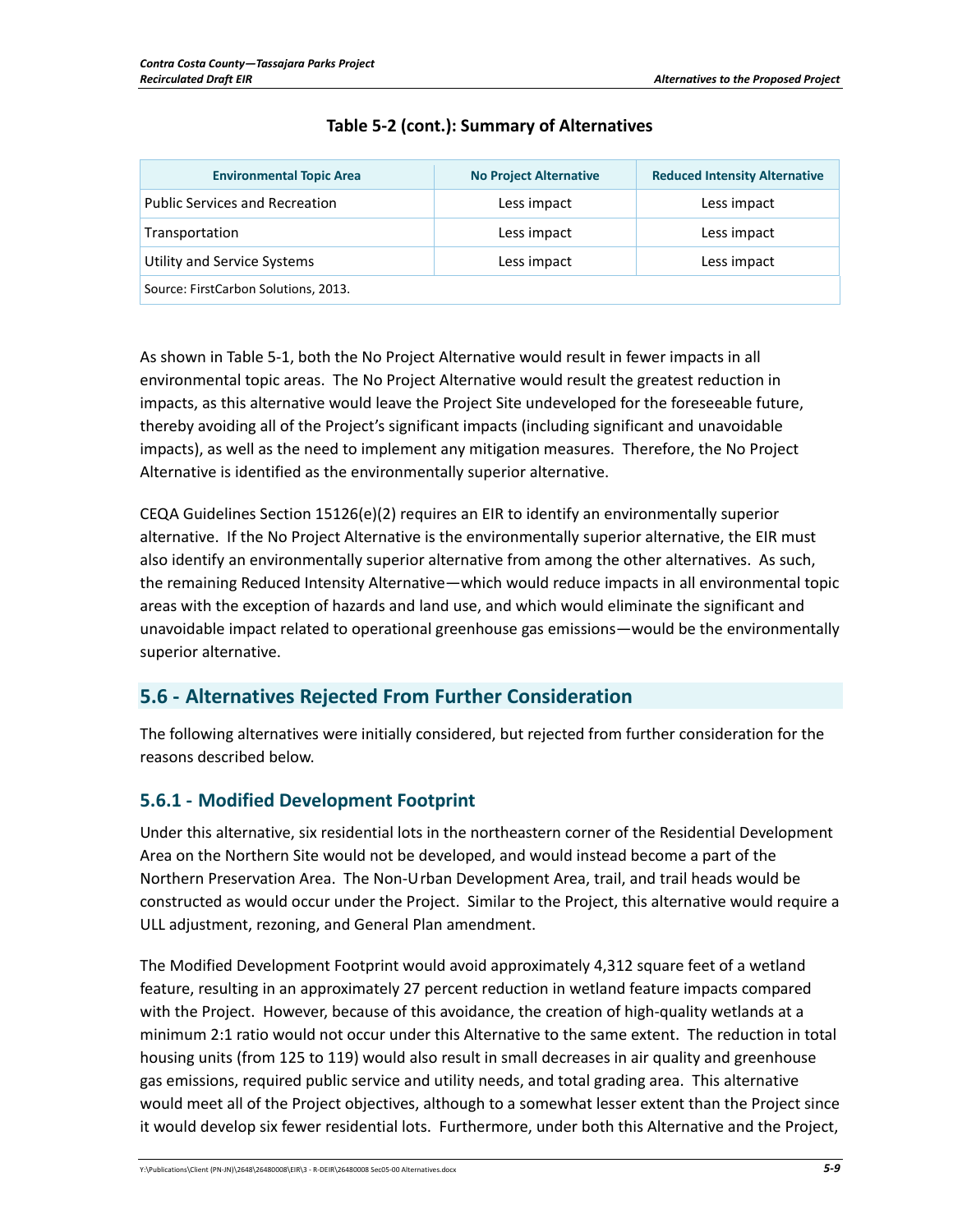impacts to wetlands would be less than significant in any event. Because this alternative is substantially similar to the Project and would result in similar impact levels, it was rejected from more detailed analysis and further consideration.

### **5.6.2 ‐ Alternative Location**

CEQA Guidelines Section 15126.6(f)(2) sets forth considerations to be used in evaluating an alternative location. The section states that the "key question" is whether any of the significant effects of the Project would be avoided or substantially lessened by relocating the Project. The CEQA Guidelines identify the following factors that may be taken into account when addressing the feasibility of an alternative location:

- 1) Site suitability
- 2) Economic viability
- 3) Availability of infrastructure
- 4) General Plan consistency
- 5) Other plans or regulatory limitations
- 6) Jurisdictional boundaries
- 7) Whether the project applicant can reasonably acquire, control, or otherwise have access to the alternative site.

The CEQA Guidelines establish that only those locations that can avoid or substantially lessen the Project's significant impacts should be considered.

To preface the discussion of potential alternative sites, it should be acknowledged that only sites located within or directly adjacent to the ULL in the San Ramon, Danville, Blackhawk area that are currently designated for agricultural uses were considered, in order to facilitate an equitable comparison of the Project to an alternative project location, and because of the provisions of Contra Costa County Measure C‐1990, which established the County's ULL, beyond which no urban land use can be established. As is the case with the Project, changes to the ULL are allowable under certain conditions; therefore, alternative sites adjacent to the ULL were considered.

For sites within the existing ULL, the primary constraint is that the applicant does not own, control, or otherwise have access to any other sites. Undeveloped properties may be available for purchase within the ULL, and could conceivably be acquired; however, it is unlikely that any alternative site within the ULL would be large enough to be able to commit to dedicate and permanently preserve lands to the same extent proposed by the Project. Furthermore, dedication of open space areas within the ULL may not provide the same biological benefit as those outside the ULL with respect to connectivity to other open space and preserved lands, and would not serve to create a "green wall" to prevent future urban development beyond the approved ULL. However, because the residential portion of the Project Site could theoretically be developed on an alternative site within the ULL without the accompanying dedication of lands, two alternative sites were considered, as discussed below.

Similarly, for sites directly adjacent to but entirely outside of the ULL, the primary constraint is that the applicant does not own, control, or otherwise have access to any other sites. Further, obtaining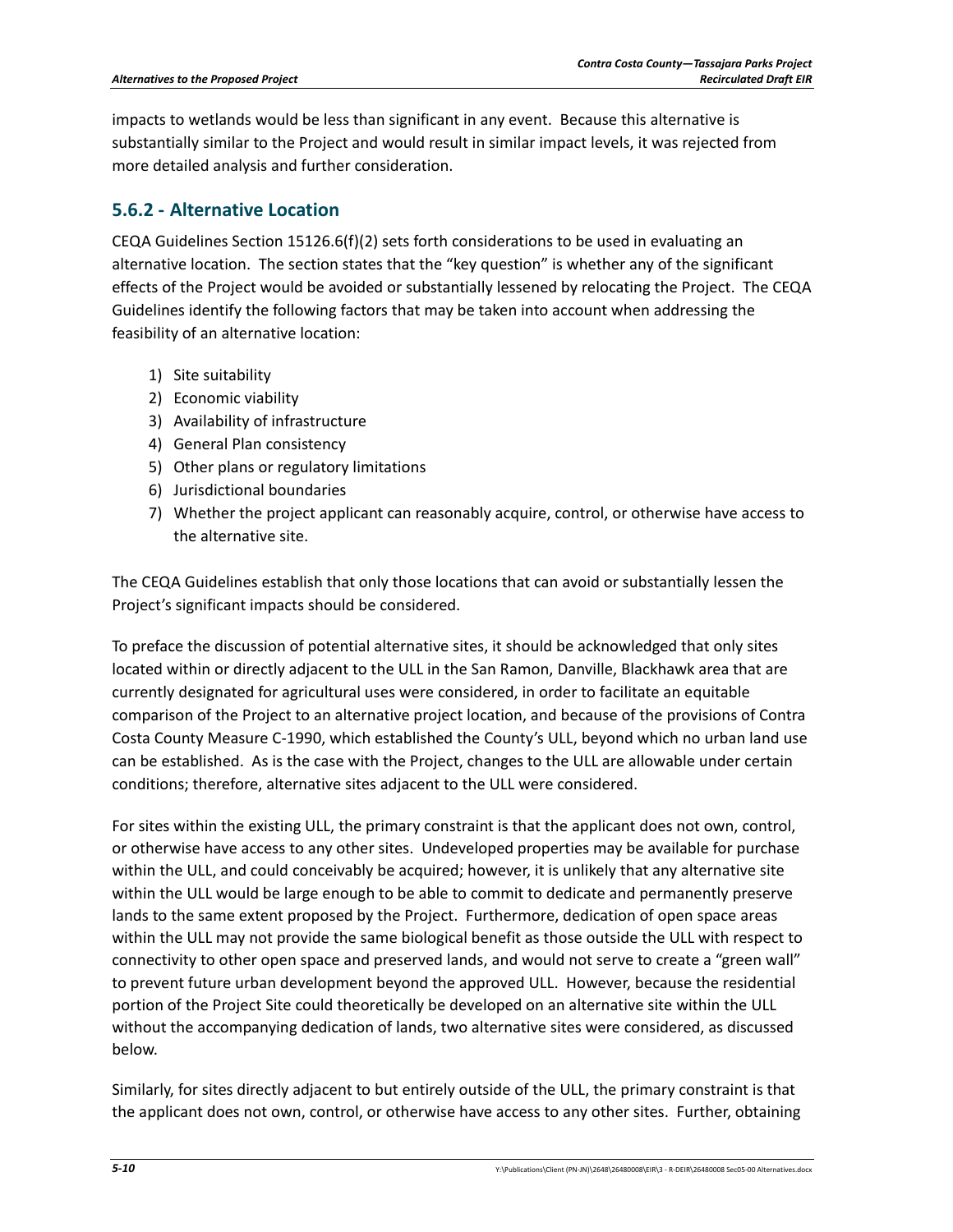approval for adjustment of the ULL is dependent upon meeting one of the seven specified findings by the Board of Supervisors, contained in Chapter 82‐1 of the Contra Costa County Ordinance Code. Alternative sites outside of the ULL may not qualify under County Ordinance Section 82‐1.018 for inclusion in the ULL. Therefore, sites entirely outside of the ULL were not considered for alternative Project locations.

Two sites, located in the unincorporated San Ramon area and partially within the ULL, have been identified by the County as potentially obtainable, and are considered and discussed separately below.

#### **Norris Canyon Alternative Site**

Two parcels (Assessor's Parcel Numbers [APN] 211‐210‐017 and 211‐210‐029) totaling 147 acres located on Norris Canyon Road, west of the City of San Ramon, could conceivably be available for purchase by the Project applicant for Project development. The site is currently vacant and is designated as a mixture of Single Family Residential and Agricultural Land under the General Plan. The site is zoned as A‐4 (Agricultural Preserve). The Single Family Residential designated area is located completely within the ULL and totals approximately 90 acres. This location would require rezoning to allow residential development in the Single Family Residential designated area. Unlike the Project, this alternative site would not require adjustment of the ULL. Surrounding areas consist primarily of open space or agricultural uses; however, some areas of clustered large lot residential uses are located to the east of this site. The portion of this site outside the ULL could be dedicated to EBRPD. However, it is unlikely that this would occur, as such an action is not needed to facilitate a ULL adjustment, and it is uncertain if the EBRPD would accept this land. Regardless, the potential land for dedication would be substantially less than the 700 plus acres that would be permanently preserved under the Project (only 117 acres (at most) if 30 of the 90 acres of Single Family Residential area is developed).

Because both the Project Site and the Norris Canyon Alternative site are currently vacant and undeveloped, certain environmental impacts would arise from development on either site, due to the need to grade and develop structures and supporting infrastructure on previously undisturbed land. Similar to the Project Site, this alternative site may also contain biological resources, such as wetlands, special status species, and wildlife habitat, which may be impacted by development and would require mitigation measures similar to the Project. Similar potential impacts and mitigation would also likely be required for aesthetic, geologic, cultural, and hydrological impacts. Similar to the Project, residential development on this site would likely create significant traffic impacts requiring mitigation. Norris Canyon road is a two-lane road, and the majority of Project traffic would likely utilize the Bollinger Canyon Road and Norris Canyon Road intersection, which is currently a four‐way, stop‐controlled intersection and may need to be signalized to accommodate increased traffic. Further, development on this parcel could potentially be implemented at a greater intensity because approximately 90 acres of the site is within the ULL. This would result in incrementally greater traffic, air quality, and greenhouse gas impacts. As such, it is unlikely that any of the significant effects of the Project would be avoided or substantially lessened by relocating the Project to this site, which would involve a similar or greater amount of ground disturbance, development intensity, vehicle trips and emissions. Furthermore, the Project applicant does not own, control, or otherwise have access to this site, and the ability of the applicant to gain ownership of this site is speculative; therefore, this alternative was rejected from further consideration.